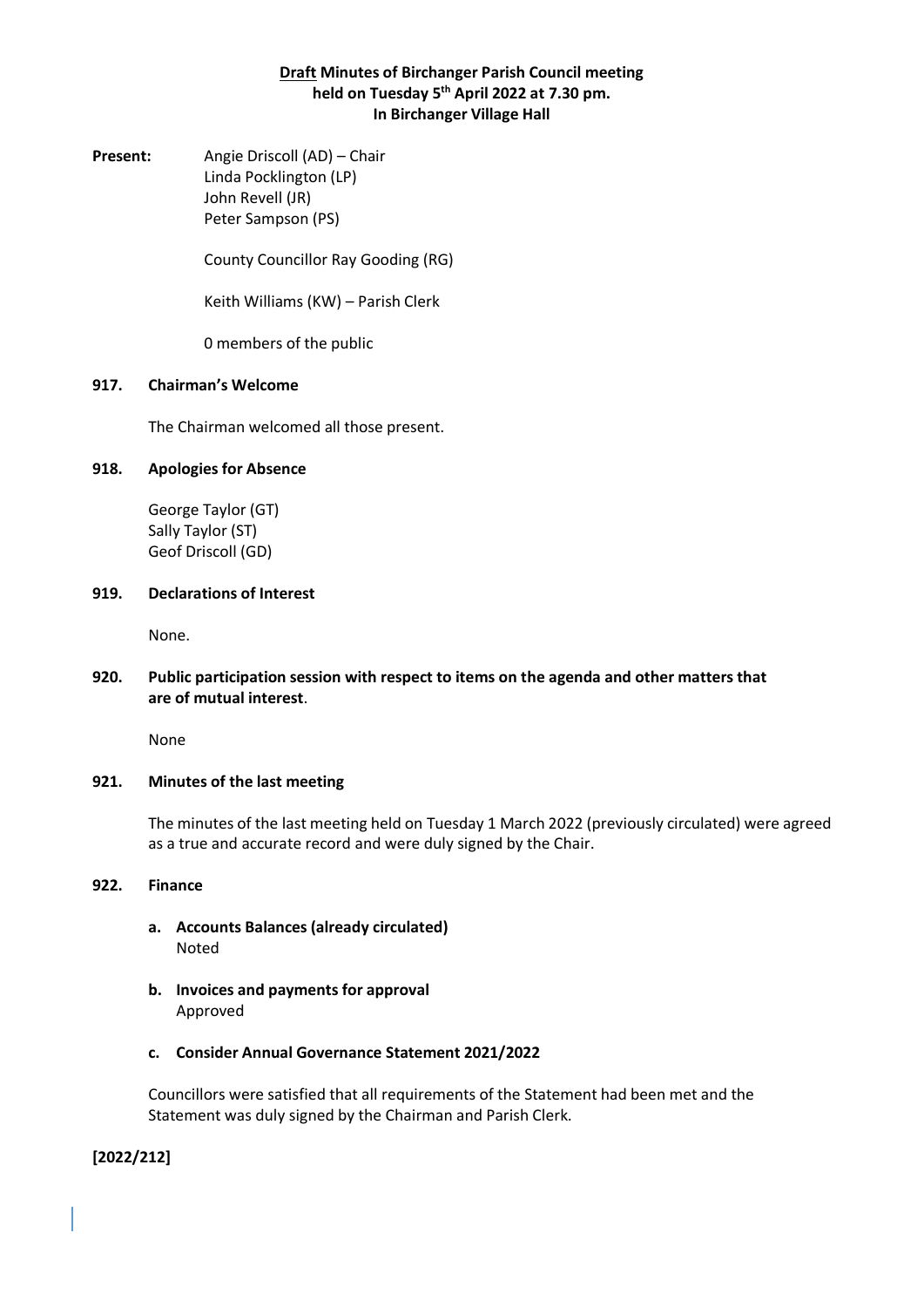#### **923. Planning**

## **1. UTT/22/0539/PAR3 – Barn at Unit 1 Harrisons. Request for prior approval.**

An objection to this application has already been submitted by the Parish Council. This can be viewed on the UDC Planning Portal.

**2. UTT/22/0791/HHF – 8 Bradley Common, Birchanger** Proposed single storey side extension and alterations including rendering to front elevation.

No objections.

# **3. UTT/22/0792/HHF- 8 Bradley Common, Birchanger** Proposed timber car port.

No objections.

### **924. Wig Wag signs**

Both the signs have been installed. However, one is sited incorrectly outside the hall and the other has no signage. The incorrectly sited sign is due to be moved.

AD is due to have a meeting with Lee Scott in which various Highways issues will be discussed.

#### **925. Junction 8/A120 roundabout**

Nothing further has been heard. The date of the revised lane closure is still not known.

## **926. Allotments/Recreation Ground**

### **a. Settlement of insurance claim**

The insurers have settled the claim in full.

## **b. Report from LP (already circulated)**

### **Recreation Ground. March 2022.**

- All the usual checks are carried out weekly.
- A litter pick in the recreation ground is now part of the weekly routine.
- Play equipment as per annual inspection report, with the exception of the Zip wire that is inspected separately.

## **Report on a meeting with the chairperson of the Allotment Holders' Association.**

Met with Zoe Kilbride, chairperson of the association, at the allotments on Wednesday 9th March 2022. Points noted:

**[2022/213]**